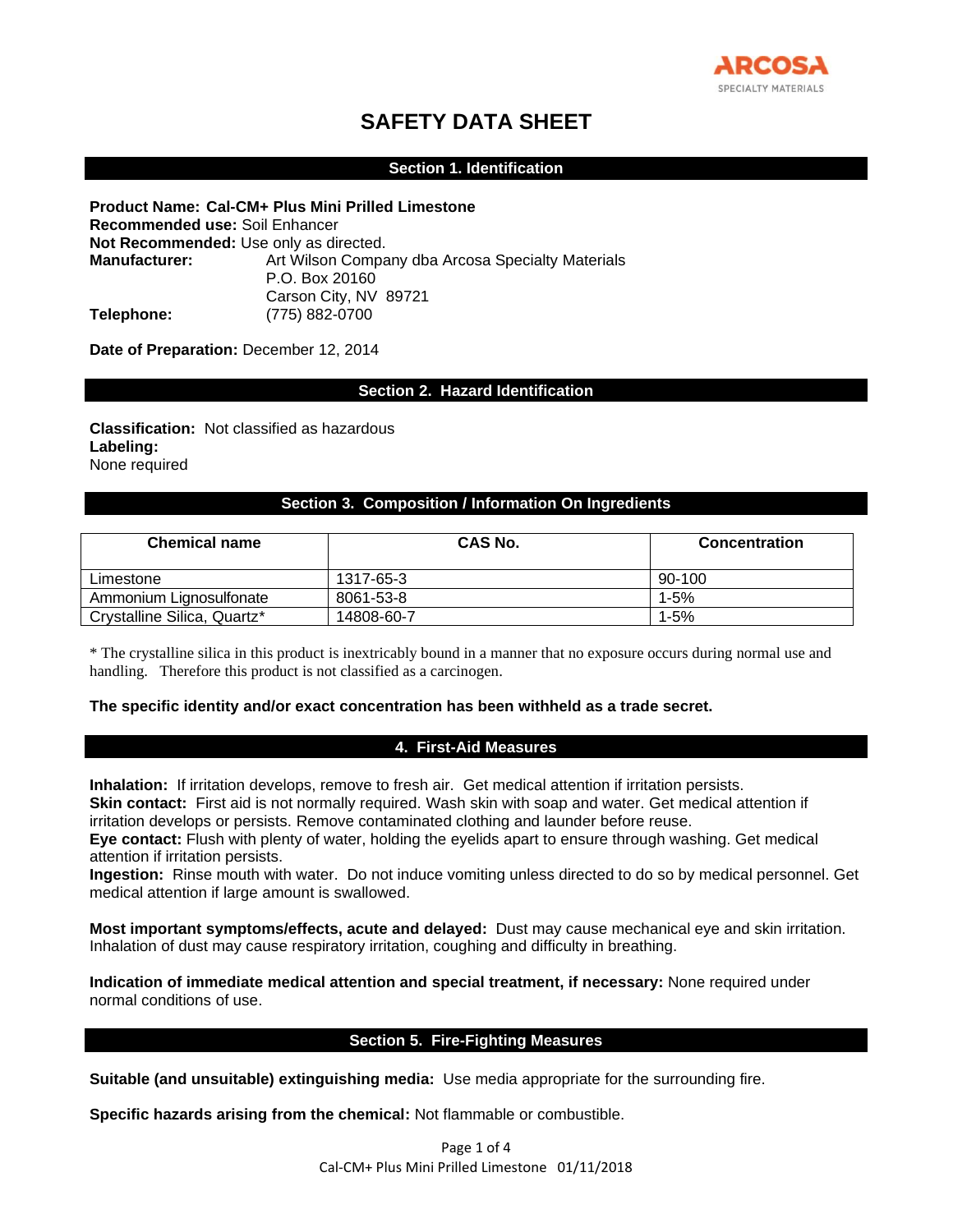

**Special protective equipment and precautions for fire-fighters:** Firefighters should wear positive pressure self-contained breathing apparatus and full protective clothing.

## **Section 6. Accidental Release Measures**

**Personal precautions, protective equipment, and emergency procedures:** Wear appropriate protective equipment. Avoid creating and breathing dust.

**Environmental hazards:** Report releases as required by local and federal authorities.

**Methods and materials for containment and cleaning up:** Collect and place in appropriate container for use or disposal.

# **7. Handling and Storage**

**Precautions for safe handling:** Avoid contact with eyes, skin and clothing. Avoid breathing dust. Wear protective clothing and equipment as described in Section 8. Wash with soap and water after use. **onditions for safe storage, including any incompatibilities:** Store in a cool, dry, well-ventilated area. Protect from physical damage.

# **Section 8. Exposure Controls / Personal Protection**

#### **Exposure guidelines:**

| Limestone               | 5 mg/m3 TWA OSHA PEL (respirable)                 |  |  |  |
|-------------------------|---------------------------------------------------|--|--|--|
|                         | 10 mg/m3 TWA OSHA PEL (total dust)                |  |  |  |
| Ammonium Lignosulfonate | None Established                                  |  |  |  |
| Crystalline Silica      | TWA OSHA PEL (respirable fraction)<br>10 mg/m $3$ |  |  |  |
|                         | % Silica $+2$                                     |  |  |  |
|                         | TWA OSHA PEL (total dust)<br>$30 \text{ mg/m}$    |  |  |  |
|                         | % Silica $+2$                                     |  |  |  |
|                         | 0.025 mg/m3 TWA ACGIH TLV (respirable fraction)   |  |  |  |

## **Appropriate engineering controls:**

**Engineering Controls:** Use with adequate general or local exhaust ventilation to maintain exposures below the occupational exposure limits.

## **Individual protection measures, such as personal protective equipment:**

**Respiratory protection:** If the exposure limits are exceeded a NIOSH approved particulate respirator appropriate for the form and concentration of the contaminants should be used. Selection and use of respiratory equipment must be in accordance with OSHA 1910.134 or other applicable regulations and good industrial hygiene practice.

**Skin protection:** Abrasive resistant gloves are recommended if needed to avoid skin contact. **Eye protection:** Chemical safety glasses with sideshields are recommended to avoid eye contact. **Other:** None required.

## **Section 9. Physical and Chemical Properties**

## **Appearance:** White or tan pellets **Odor:** Odorless

| <b>Odor threshold:</b> Not applicable        | <b>pH:</b> Not applicable               |
|----------------------------------------------|-----------------------------------------|
| Melting Point/Freezing Point: 2372°F /1300°C | <b>Boiling point: Not applicable</b>    |
| <b>Flash point:</b> Not applicable           | <b>Evaporation rate: Not applicable</b> |
| Flammability (solid, gas):                   |                                         |
| Flammable limits: LEL: Not applicable        | <b>UEL:</b> Not applicable              |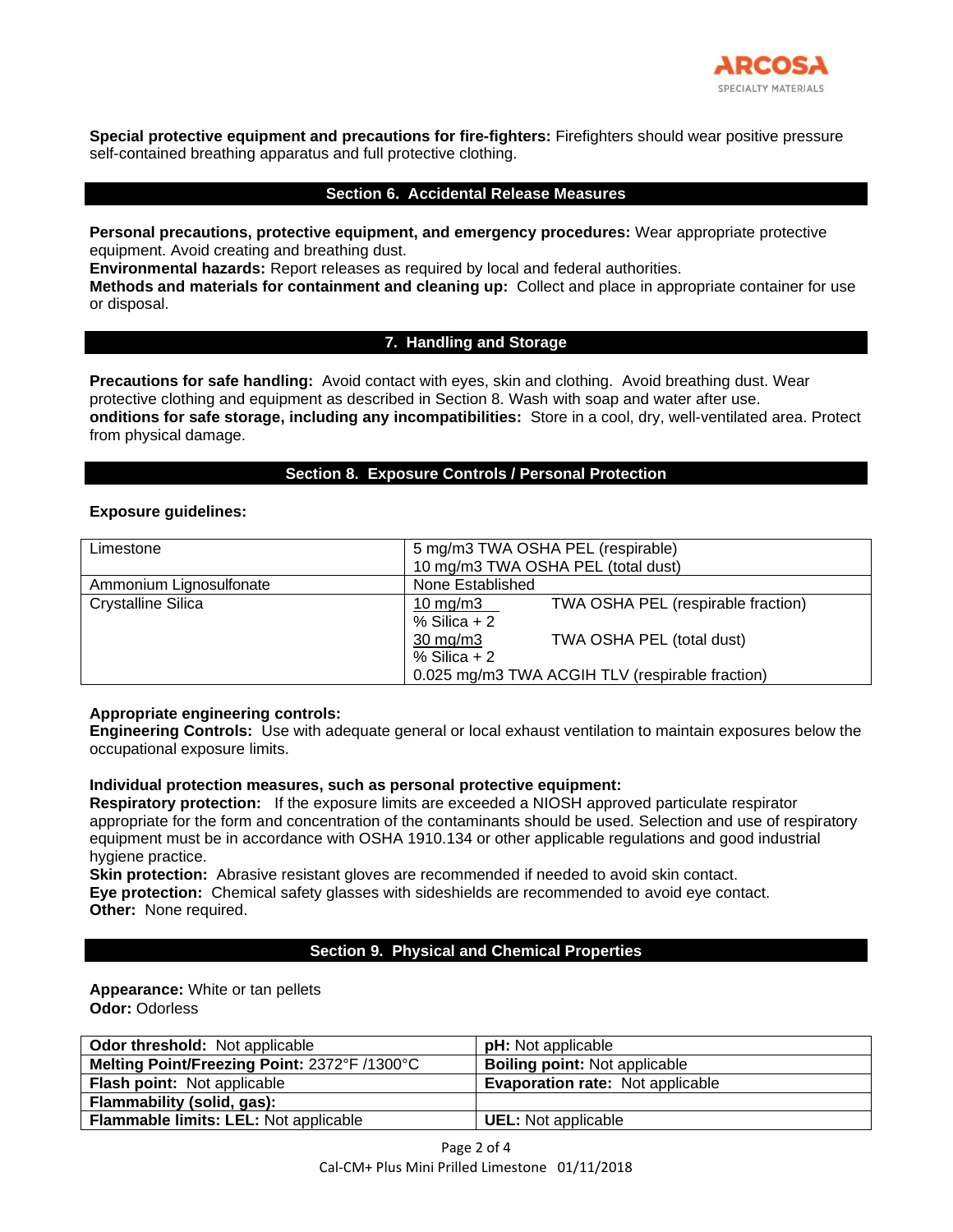

| Vapor pressure: Not applicable                        | Vapor density: Not applicable             |
|-------------------------------------------------------|-------------------------------------------|
| Relative density: 87-107 lb./ft <sup>3</sup>          | <b>Solubility in Water: 0.0006%</b>       |
| Partition coefficient: n-ctanol/water: Not applicable | Auto-ignition temperature: Not applicable |
| <b>Decomposition Temperature:</b> Not available       | <b>Viscosity: Not applicable</b>          |

# **Section 10. Stability and Reactivity**

**Reactivity:** Reacts with acids.

**Chemical stability:** Stable under normal conditions.

**Possibility of hazardous reactions:** Reacts with acids to form carbon dioxide and heat. .

**Conditions to avoid:** None known.

**Incompatible materials:** Avoid acids, alum, ammonium salts, mercury and heat, fluorine and magnesium. **Hazardous decomposition products:** Thermal decomposition may produce oxides of carbon and calcium.

# **Section 11. Toxicological Information**

#### **Likely routes of exposure:**

**Inhalation:** Inhalation of dust may cause irritation to the nose, throat and upper respiratory tract with coughing and shortness of breath.

**Ingestion:** Not expected to cause adverse effects.

**Skin contact:** Prolonged skin contact may cause mechanical irritation and abrasions.

**Eye contact**: May cause mechanical irritation with redness, tearing and pain.

**Chronic effects:** None known.

**Germ Cell Mutagenicity:** This product is not expected to cause germ cell mutagenicity.

**Developmental / Reproductive Toxicity**: This product is not expected to cause adverse effects on reproduction or development.

**Carcinogenicity:** Crystalline silica quartz is listed as "Carcinogenic to Humans" (Group 1) by IARC and "Known to be a Human Carcinogen" by NTP. The crystalline silica in this product is inextricably bound in a manner that no exposure occurs during normal use and handling. Therefore this product is not classified as a carcinogen. None of the other components are listed as a carcinogen by IARC, NTP or OSHA.

#### **Acute Toxicity Values:**

Limestone: Oral rat LD50 6540 mg/kg Ammonium Liqnosulfonate: No toxicity data available Crystalline Silica, Quartz: Oral rat LD50 >22,500 mg/kg

## **Section 12. Ecological Information**

#### **Ecotoxicity:**

Limestone: No data available Ammonium Liqnosulfonate: No data available Crystalline Silica, Quartz: No data available

**Persistence and degradability:** Biodegradation is not applicable for inorganic substances. **Bioaccumulative potential:** This product is not expected to bioaccumulate. **Mobility in soil:** No data available **Other adverse effects:** None known.

## **Section 13. Disposal Considerations**